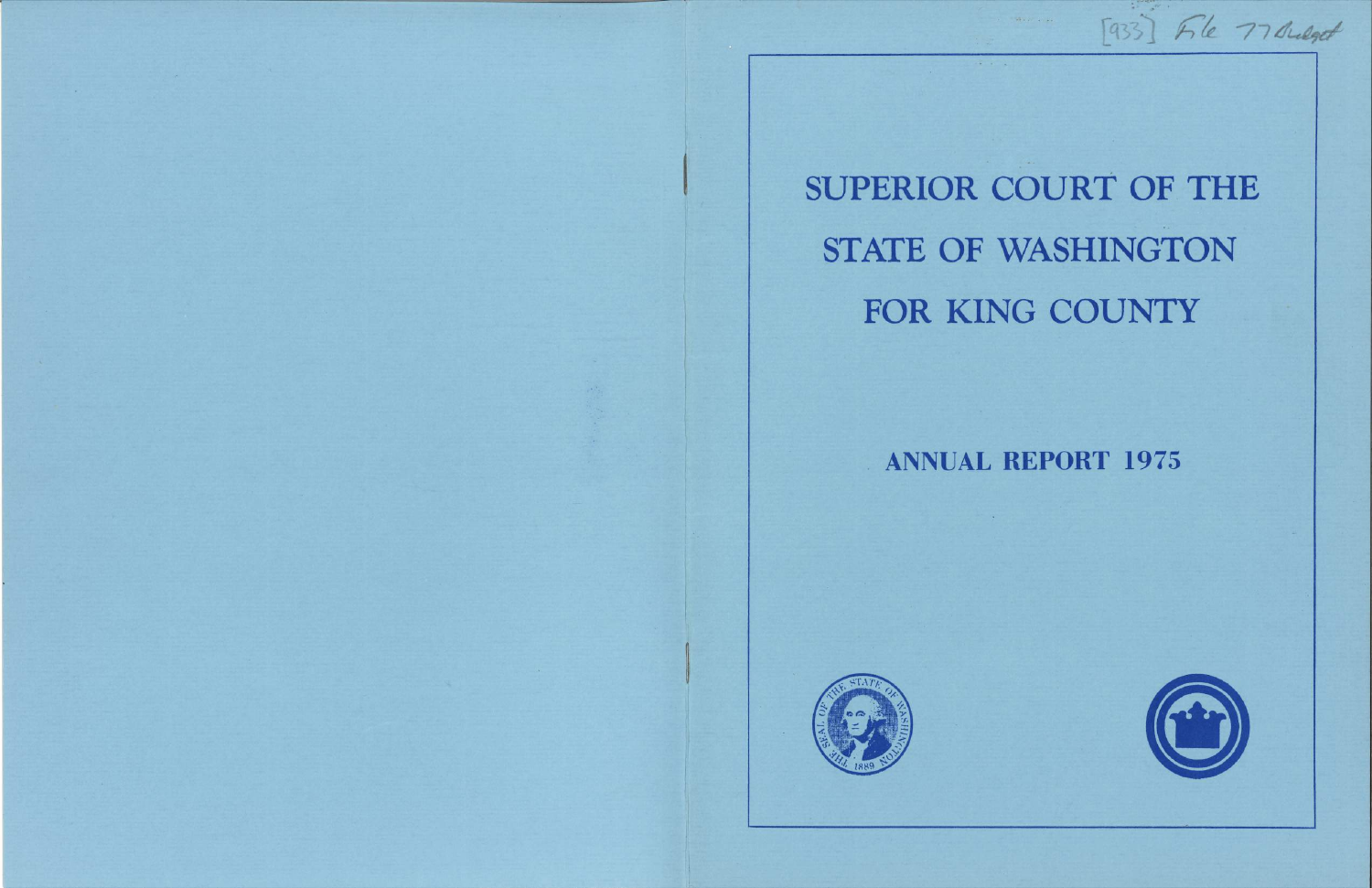







budget for 1976. Two motion calendar courtrooms were requested as well as two conventional jury courtrooms. The reviewing authority placed the motion calendar courtrooms in the capital program but did not fund them. The two conventional courtrooms were not placed in the program as being unjustified. It will be resubmitted in the next budget cycle (spring 1976).

During 1975, the jury administrative area was relocated to the front ol' the jury waiting room. It had been in a remote office adjacent to a judge's chambers. Private access to the chambers was through the jury office, making it inconvenient for the public as well as visitors to the chambers. The new arrangement makes it possible to have constant contact with the jurors.

Beginning in October, 1975 the judges of the Juvenile Court Committee began meeting twice weekly to discuss the increasing workload and calendar pressure at Juvenile Court. The fulltime assignment of three judicial officers was barely enough to maintain the workload. Assignment of eight prosecuting attorneys and eight public defenders exclusively to juvenile matters increased the court hearings considerably. The judges' committee is reviewing the entire process with the view of establishing new procedures toward expediting juvenile handling at the youth center consistent with meeting the necessary legal requirements.

Court Reporting. The heavy trial load and complexity factor of cases has markedly increased the transcript load on our court reporters. The appellate load is increasing and the added transcript requirements of our reporters has no end in sight. During this year, the National Center for State Courts completed a study of the state's appellate courts and showed thc burgeoning case filings the state's appellate courts are now facing. The report shows

The next facilities project will be a study to determine the space requirement of the administrative staff, courts and related agencies. The current assignment of office space indicates that there could be more efficient utilization. A technical assistance grant will be requested from American University for such a study. In that there are no matching fund requirements for such a grant, expedited processing is anticipated in getting approval.

### JUVENILE COURT

20

2l